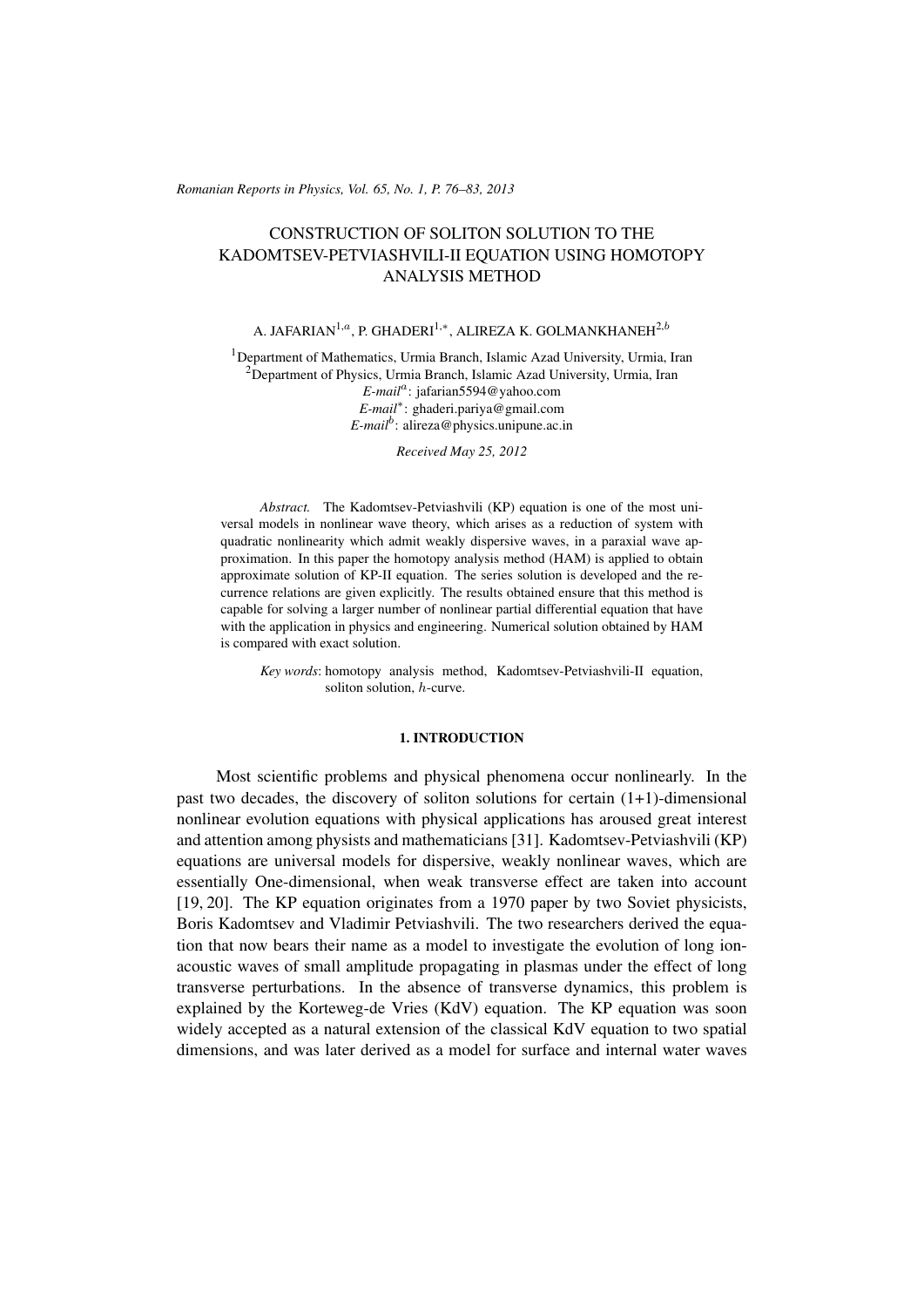by Ablowitz and Segur [2], and in nonlinear optics by Pelinovsky et al. [34], as well as in other physical settings. The KP equation is also used as a classical model for developing and testing new mathematical techniques, *e.g.* in problems of wellpossedness in non-classical function spaces [38], in applications of the dynamical system methods for water waves [14], and in the variational theory of existence and stability of energy minimizers [11]. This equation is a nonlinear partial differential equation in two spatial and one temporal coordinate which describes the evolution of nonlinear, long waves of small amplitude with slow dependence on the transverse coordinate. There are two distinct versions of the KP equation, which can be written in normalized form as follows

$$
(u_t + 6uu_x + u_{xxx})_x + 3\sigma^2 u_{yy} = 0.
$$
 (1)

Here *x* and *y* are respectively the longitudinal and transverse spatial coordinates, subscripts *x*, *y* and *t* denote partial derivatives, and  $\sigma^2 = 1$ . The case  $\sigma = 1$  is known as the KP-II equation, and models, for instance, water waves with small surface tension. The case  $\sigma = i$  is known as the KP-I equation, and may be used to model waves in thin films with high surface tension [7]. Here we consider the KP-II equation. The KP-II equation is a universal integrable system in two spatial dimensions in the same way that the KdV equation can be regarded as a universal integrable system in one spatial dimension, since many other integrable systems can be obtained as reductions. The importance of obtaining the exact or approximate solutions of nonlinear partial differential equations (PDEs) in physics and mathematics is still a big problem that needs new methods to discover new exact or approximate solutions. There are also some analytic techniques for nonlinear equations. A variety of effective analytical and semi-analytical methods have been developed to be used for solving nonlinear PDEs, such as the homotopy perturbation method (HPM) [15, 23–30], the variational iteration method (VIM) [17], the sine-cosine method [5], Adomian decomposition method (ADM) [4, 35, 37] and others [10, 18, 36]. Recently, homotopy analysis method (HAM) has been successfully employed to solve many types of nonlinear problems in science and engineering [1,9,12,16]. The HAM contains a certain auxiliary parameter *h* which provides us with a simple way to adjust and control the convergence region and rate of convergence of the series solution. Moreover, by means of the so-called *h*-curve, it is easy to determine the valid regions of *h* to gain a convergent series solution. This method has many advantages over the classical methods, mainly, it is independent of any small or large quantities.

The paper has been organized as follows. In section 2, The basic ideas of the present approach is described. In section 3, by choosing special forms of initial conditions, the proposed method is applied to study KP-II equation. In section 4, the convergence of the HAM series solution is analyzed. The paper is concluded in section 5.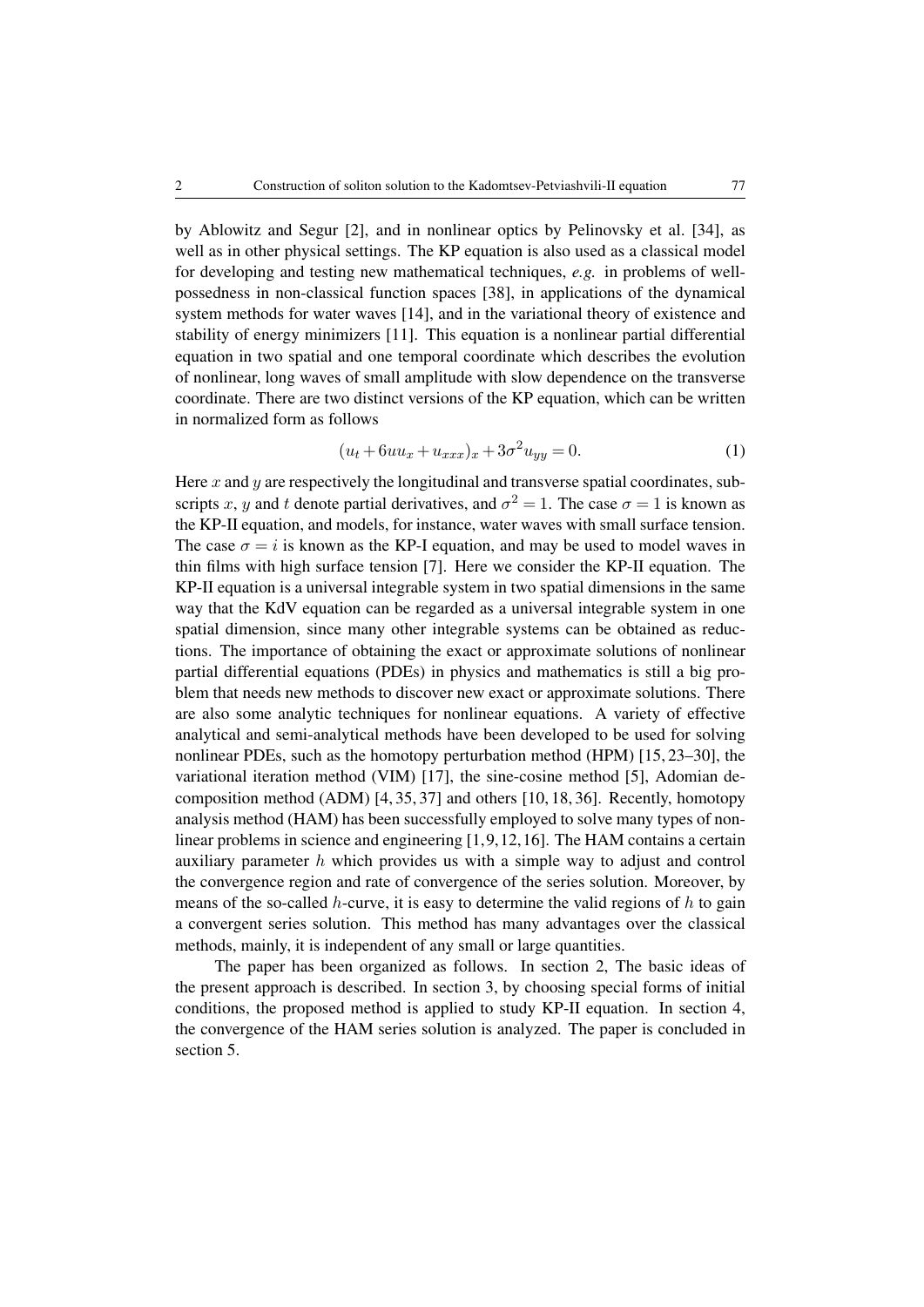#### 2. BASIC IDEA OF HAM

We consider the following differential equation

$$
N[u(x,t)] = 0,\t(2)
$$

where N is a nonlinear operator, t is independent variable, and  $u(x, t)$  is an unknown function. For simplicity, we ignore all boundary or initial conditions, which can treated in the similar way. By means of generalizing the traditional homotopy method, Liao [22] constructs the so-called zero-th order deformation equation

$$
(1-q)L[\phi(x,t;q) - u_0(x,t)] = qhH(x,t)N[\phi(x,t;q)],
$$
\n(3)

where  $q \in [0,1]$  is the embedding parameter,  $h \neq 0$  is a non-zero auxiliary parameter,  $H(x,t) \neq 0$  is a nonzero auxiliary function, L is an auxiliary linear operator,  $u_0(x,t)$ is an initial guess of  $u(x, t)$ , and  $\phi(x, t; q)$  is a unknown function. It is important that ones has great freedom to choose auxiliary parameters in HAM. Obviously, when  $q = 0$  and  $q = 1$ , it holds

$$
\phi(x,t;0) = u_0(x,t), \quad \phi(x,t;1) = u(x,t),\tag{4}
$$

Thus, as *q* increases from 0 to 1, The solution  $\phi(x, t; q)$  varies from the initial guess  $u_0(x, t)$  to the solution  $u(x, t)$ . Expanding by Taylor series with respect to *q*, we have

$$
\phi(x,t;q) = u_0(x,t) + \sum_{m=1}^{\infty} u_m(x,t) q^m,
$$
\n(5)

where

$$
u_m(x,t) = \frac{1}{m!} \frac{\partial^m \phi(x,t;q)}{\partial q^m} \mid_{q=0}.
$$
 (6)

If the auxiliary linear operator, the initial guess, the auxiliary parameter *h*, and the auxiliary function are so properly chosen, the series (5) converges at  $q = 1$ , then we have

$$
u(x,t) = u_0(x,t) + \sum_{m=1}^{\infty} u_m(x,t),
$$
\n(7)

which must be one of solution for the original nonlinear equation, as proved by Liao [22]. As  $h = -1$  and  $H(x,t) = 1$ , equation (3) becomes

$$
(1-q)L[\phi(x,t;q) - u_0(x,t)] + qN[\phi(x,t;q)] = 0,
$$
\n(8)

which is used mostly in the homotopy perturbation method (HPM). According to the definition (6), the governing equation can be deduced from the zero-th order deformation equation (3). Define the vector

$$
\vec{u}_n = \{u_0(x,t), u_1(x,t), \dots, u_n(x,t)\}.
$$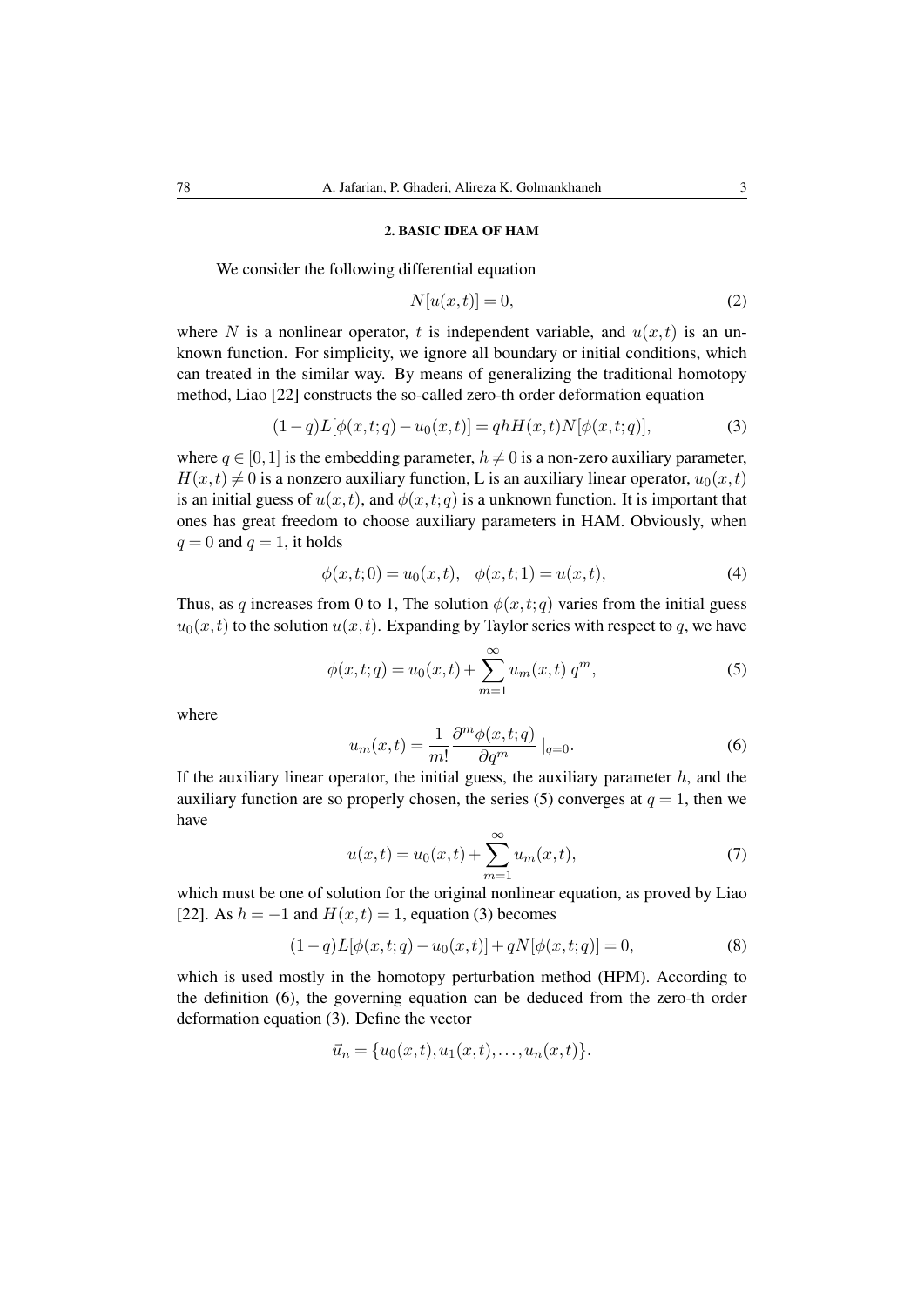Differentiating equation (3) *m* times with respect to the embedding parameter *q*, then setting  $q = 0$  and finally dividing them by m!, we have the so-called  $m<sup>th</sup>$  order deformation equation

$$
L[u_m(x,t) - \chi_m u_{m-1}(x,t)] = hH(x,t)R_m(\vec{u}_{m-1}),
$$
\n(9)

where

$$
R_m(\vec{u}_{m-1}) = \frac{1}{(m-1)!} \frac{\partial^{m-1} N[\phi(x, t; q)]}{\partial q^{m-1}} \mid_{q=0},
$$
\n(10)

and

$$
\chi_m = \begin{cases} 0 & m \le 1, \\ 1 & m > 1. \end{cases}
$$
 (11)

It should be emphasized that  $u_m(x, t)$  for  $m \geq 1$  is governed by the linear equation (9) under the linear boundary condition that come from original problem, which can be easily symbolically solved by MATLAB computer software.

## 3. APPLICATION

In this section we employ our algorithm of the homotopy analysis method to find out series solutions of the KP-II equation, as the following

$$
u_{xt} + 6u_x^2 + 6uu_x + u_{xxxx} + 3u_{yy} = 0,\t(12)
$$

subject to initial condition

$$
u(x, y, 0) = 2/\cosh^2(x),
$$
\n(13)

where  $\lambda$  is an arbitrary constant.

To solve the equation (12) by means of HAM, according to the initial condition denoted in equation (13), it is natural to choose

$$
u_0(x, y, t) = 2/\cosh^2(x),
$$

we choose the linear operators

$$
L[\phi(x, y, t; q)] = \frac{\partial^2 \phi(x, y, t; q)}{\partial x \partial t}.
$$

From (12), we define nonlinear operators

$$
N[\phi] = \phi_{xt} + 6\phi_x^2 + 6\phi\phi_{xx} + \phi_{xxxx} + 3\phi_{yy}.
$$

We construct the zero-order deformation equation

$$
(1-q)L[\phi(x, y, t; q) - u_0(x, y, t)] = qhN[\phi],
$$
\n(14)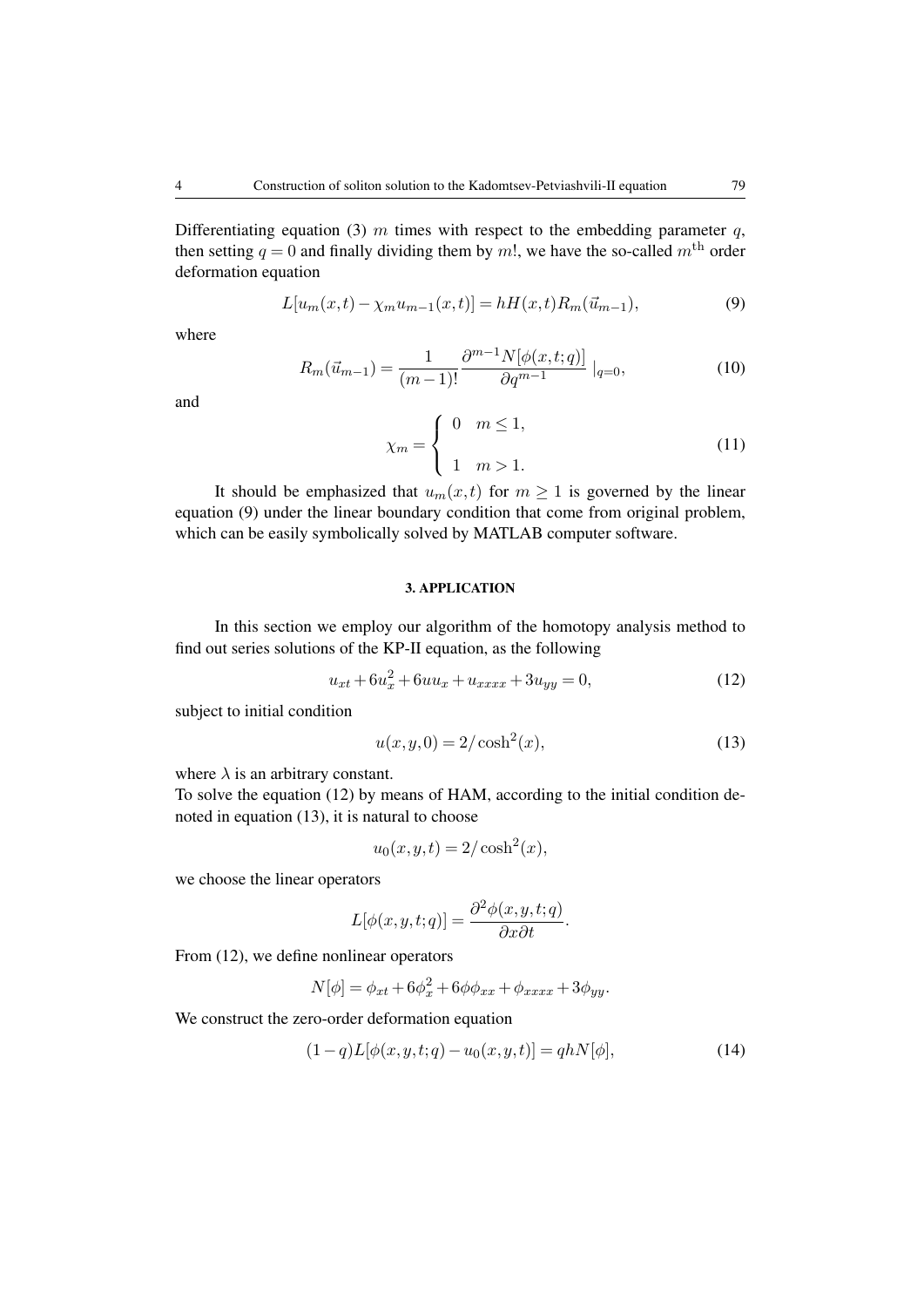Differentiating (14), *m* times with respect to *q*, then setting  $q = 0$  and finally dividing them by  $m!$ , we gain the  $m<sup>th</sup>$  order deformation equation

$$
L[u_m(x, y, t) - \chi_m u_{m-1}(x, y, t)] = hR_m(\vec{u}_{m-1}),
$$
\n(15)

where

$$
R_m(\vec{u}_{m-1}) = \frac{\partial^2 u_{m-1}}{\partial x \partial t} + 6 \sum_{i=0}^{m-1} \frac{\partial u_i}{\partial x} \frac{\partial u_{m-1-i}}{\partial x} + 6 \sum_{i=0}^{m-1} u_i \frac{\partial^2 u_{m-1-i}}{\partial x^2} + \frac{\partial^4 u_{m-1}}{\partial x^4} + 3 \frac{\partial^2 u_{m-1}}{\partial y^2}
$$

Now the solution of the  $m<sup>th</sup>$  order deformation equation (15) as the following form

$$
u_m(x, y, t) = \chi_m u_{m-1}(x, y, t) + hL^{-1}[R_m(\vec{u}_{m-1})],
$$
  
\n
$$
u_0(x, y, t) = 2/\cosh^2(x),
$$
  
\n
$$
u_1(x, y, t) = -16ht \sinh(x)/\cosh^3(x),
$$
  
\n
$$
u_2(x, y, t) = \frac{-1}{\cosh^4 x} [8ht(\sinh(2x) + h\sinh(2x) + 4ht) - 64h^2t^2(\cosh^2 x - 1)],
$$
  
\n
$$
\vdots
$$

Therefore, using equation  $u(x, y, t) = u_0(x, y, t) + u_1(x, y, t) + u_2(x, y, t) + \cdots$ , we have

$$
u(x,y,t) = \frac{64h^2t^2 + 2}{\cosh^2 x} - \frac{8ht(2\sinh(2x) + h\sinh(2x) + 12ht)}{\cosh^4 x} + \dots
$$

*Table 1.*

Absolute errors for 
$$
h = -0.8
$$
 when  $x = 20$  and  $y = 20$ .

| Ŧ.   | Absolute error |
|------|----------------|
| 0.02 | 3.9837e-019    |
| 0.08 | 5.1319e-018    |
| 0.1  | 8.5898e-018    |
| 0.2  | 5.4307e-017    |
| 0.5  | 2.4470e-016    |

## 4. CONVERGENCE OF THE ANALYTIC SOLUTION

The solutions given by the HAM contain an auxiliary parameter *h*, which can be used to control and adjust the convergence region and rate of the HAM solution series. It is interesting that the convergence rate of the approximation series depends upon the value auxiliary parameter *h*. In general, by means of the so-called *h*-curve, it is straightforward to choose an appropriate range for *h* which ensures the convergence of the solution series. To study the influence of *h* on the convergence of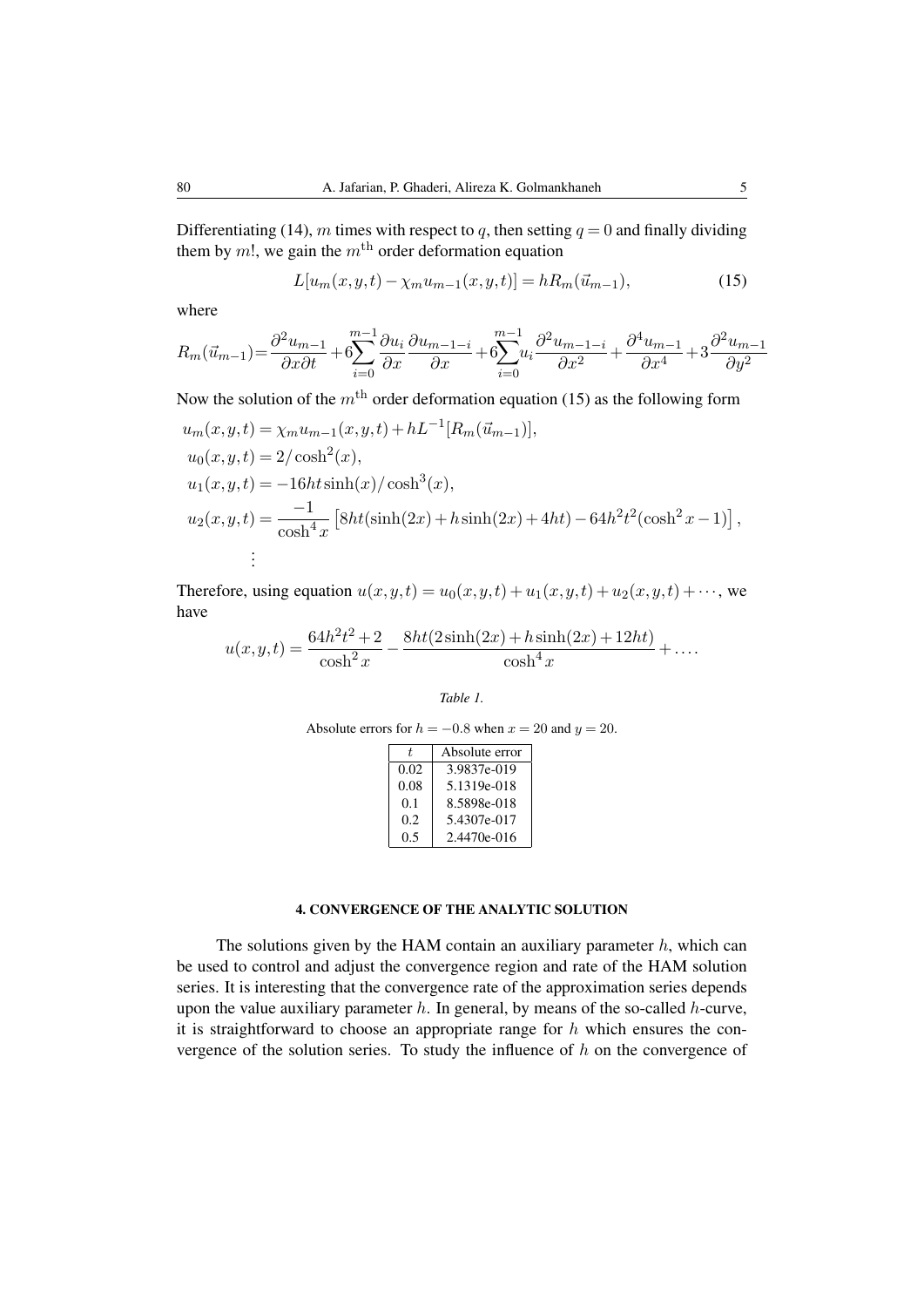

Fig. 1 – The 3<sup>rd</sup> order HAM solution of  $u(x, y, t)$  when  $t = 0.05$  and  $h = -1$ .



Fig. 2 – The *h*-curve obtained from the HAM of equation (12) in the case  $x = 20$ ,  $y = 20$  and  $t = 0.01$ .

solution, the *h*-curves of the  $4<sup>th</sup>$  order,  $5<sup>th</sup>$  order and  $6<sup>th</sup>$  order approximate solutions are plotted for  $x = 20$ ,  $y = 20$  and  $t = 0.01$ , as shown in Fig. 2. It is easy to see that in order to have a good approximation, *h* has to be chosen in [*−*1*.*12*,−*0*.*85]. Thus, the auxiliary parameter *h* plays an important role within the frame of the HAM. The absolute error for differences between the exact solution  $[6]$  and the  $3<sup>rd</sup>$  order approximate solution given by HAM are represented in Table 1.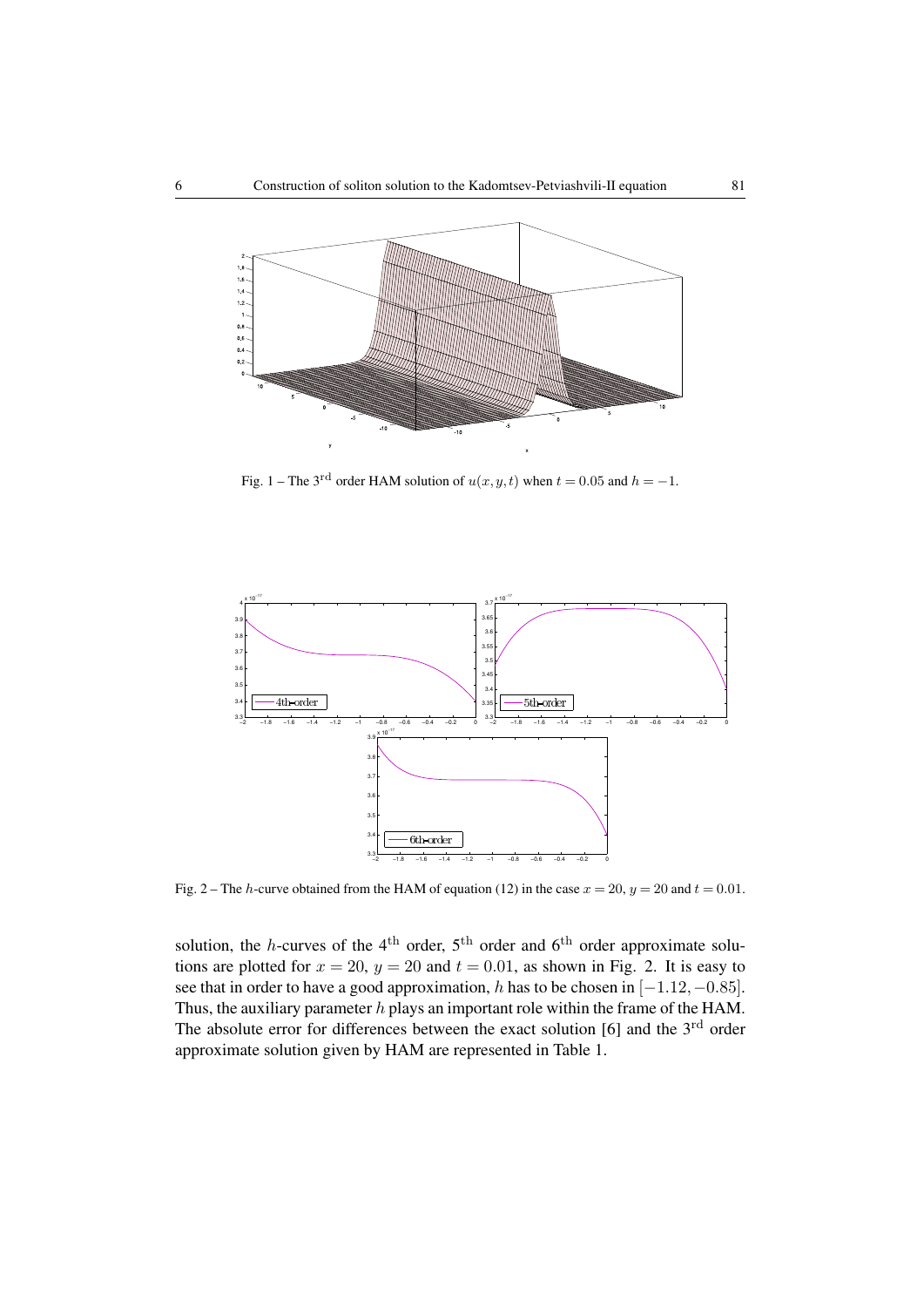#### 5. CONCLUSION

The applications of the homotopy analysis method (HAM) were extended successfully for solving Kadomtsev-Petviashvili-II equation. The HAM provides us with a convenient way to control the convergence of approximation series by adapting *h*, which is a fundamental qualitative difference in analysis between HAM and other methods. The work emphasized our belief that the method is a valid technique to handle nonlinear partial differential equations. The basic ideas of this approach can be widely employed to solve other strongly nonlinear problems. Moreover, results indicate that the solution obtained by this method converges rapidly to an exact solution and Table 1 confirms it.

#### **REFERENCES**

- 1. S. Abbasbandy, A. Shirzadi, Commun. Nonlinear Sci. Numer. Simul. 16, 112-126 (2011).
- 2. M. J. Ablowitz, H. Segur, J. Fluid Mech. 92, 691-715 (1979).
- 3. A. R. Adem, C. M. Khalique, A. Biswas, Math. Meth. Appl. Sci. 34, 532-543 (2011).
- 4. M. A. Al-Mazmumy, Appl. Math. 2, 975-980 (2011).
- 5. S. Arbabi Mohammad-Abadi, Ame. J. Comput. Appl. Math. 2, 63-66 (2011).
- 6. G. Biondini, S. Chakravarty, Math. Comput. Simul. 74, 237-250 (2007).
- 7. G. Biondini, D. E. Pelinovsky, Scholarpedia. 3, 65-39 (2008).
- 8. A. Biswas, Appl. Math. Comput. 217, 1771-1773 (2010).
- 9. J. Cheng, S. Liao, R. N. Mohapatra, K. Vajravelu, J. Math. Anal. Appl. 343, 233-245 (2008).
- 10. A. G. Davodi, D. D. Ganji, A. G. Davodi, A. Asgari, Appl. Math. Comput. 217, 1415-1420 (2010).
- 11. A. De Bouard, J. C. Saut, Ann. Inst. Henri Poincare. Anal. Non Linaire. 14, 211-236 (1997).
- 12. DR. G. Domairry, A. Mohsenzadeh, M. Famouri, Commun. Nonlinear Sci. Numer. Simul. 14, 85-95 (2009).
- 13. B-F Fenq, T. Mttsul, Journal oJ Comput. Appl. Math. 90, 95-116 (1998).
- 14. M. D. Groves, S. M. Sun, Arch. Ration. Mech. Anal. 188, 1-91 (2008).
- 15. J. H. He, Int. J. Mod. Phys. B. 20, 2561-2568 (2006).
- 16. H. Jafari, M. Alipour, Nonlinear Anal. modell. control. 15, 423-433 (2010).
- 17. H. Jafari, A. Yazdani, J. Vahidi, D. D. Ganji, Appl. Math. Sci. 2, 471-477 (2008).
- 18. M. M. Kabir, R. Bagherzadeh, Middle-East J. Sci. Res. 9, 602-610 (2011).
- 19. B. B. Kadomtsev, V. I. Petviashvili, Sov. Phys. Doklady. 15, 539-541 (1970).
- 20. E. A. Kuzntesov, S. L. Musher, Sov. Phys. JETP. 64, 947-955 (1986).
- 21. M. Lakshmanan, J. Franklin Inst. 334B, 909-969 (1997).
- 22. S. J. Liao, *Beyond perturbation: introduction to the homotopy analysis method* (CRC Press, Boca Raton: Chapman & Hall, 2003).
- 23. H. Mirgolbabaei, D. D. Ganji, H. Taherian, World J. Modell. Simul. 5, 38-44 (2009).
- 24. D. Baleanu, Alireza K. Golmankhaneh, ALI K. Golmankhaneh, Rom. Journ. Phys. 54, 823-832 (2009).
- 25. Alireza K. Golmankhaneh, Ali K. Golmankhaneh, D. Baleanu, Signal Processing, 91, 446-451 (2011).
- 26. Alireza K. Golmankhaneh, Ali K. Golmankhaneh, D. Baleanu, Rom. Rep. Phys. 63, 609 (2011).